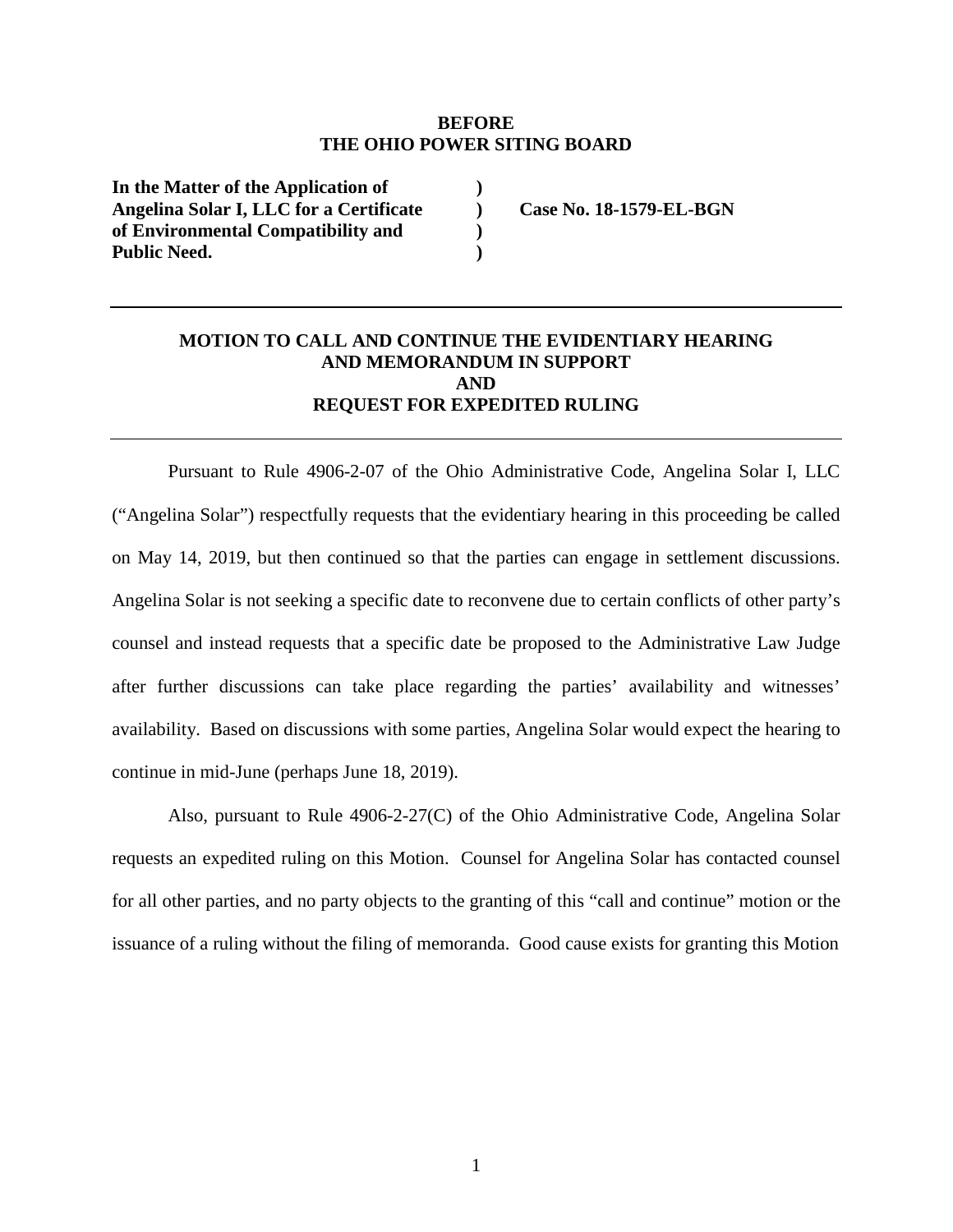and ruling on an expedited basis, as set forth in the accompanying Memorandum in Support.

Respectfully submitted,

/s/ MacDonald W. Taylor Michael J. Settineri (0073369), Counsel of Record MacDonald W. Taylor (0086959) VORYS, SATER, SEYMOUR AND PEASE LLP 52 East Gay Street P.O. Box 1008 Columbus, Ohio 43216-1008 (614) 464-5462 (614) 719-5146 (fax) mjsettineri@vorys.com mwtaylor@vorys.com

*Attorneys for Angelina Solar I, LLC*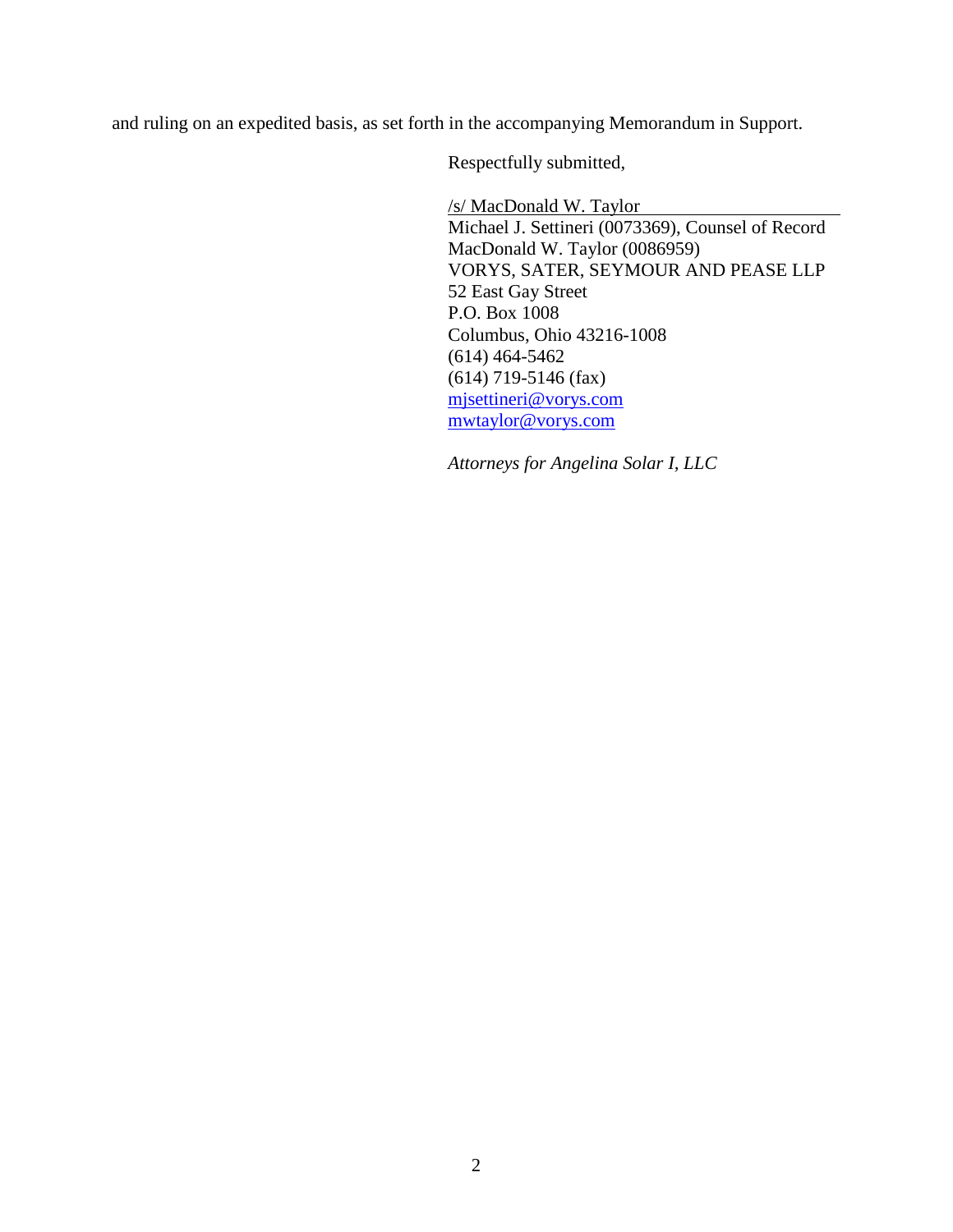## **MEMORANDUM IN SUPPORT OF MOTION TO CALL AND CONTINUE THE EVIDENTIARY HEARING AND REQUEST FOR EXPEDITED RULING**

To allow time for settlement discussions between the parties on the issues presented in the Staff Report of Investigation filed on April 15, and the issues lists filed on April 24, Angelina Solar I, LLC asks that the evidentiary hearing be called on May 14 and continued to a date in June 2019 (based on additional discussions by the parties that same day about their availability and their witnesses' availability in June 2019).

There is good cause for a "call and continue." First and foremost, the call and continue will allow Angelina Solar and other parties the opportunity to discuss settlement terms designed to resolve some or all issues in this proceeding. Second, the current case schedule, if not changed, provides very little time to allow for settlement discussions and does not provide time to finalize and file any stipulation (i.e., issues lists filed April 24, local public hearing on April 30, Angelina Solar testimony filed on May 3, and intervenor and Staff testimony to be filed on May 10). Third, calling the evidentiary hearing will preserve the publication of notice of the hearing. Angelina Solar published notice of the evidentiary hearing in accordance with the requirements of the Administrative Law Judge's Entry issued February 14, 2019, and filed proof of the publication on March 15, 2019, March 27, 2019, and April 26, 2019. Fourth, no prior continuance has been requested and there will be no harm by granting this request.

Prior to the filing of this Motion, Angelina Solar contacted the other parties in this proceeding. No party opposes the "call and continue" motion. Additionally, no party objects to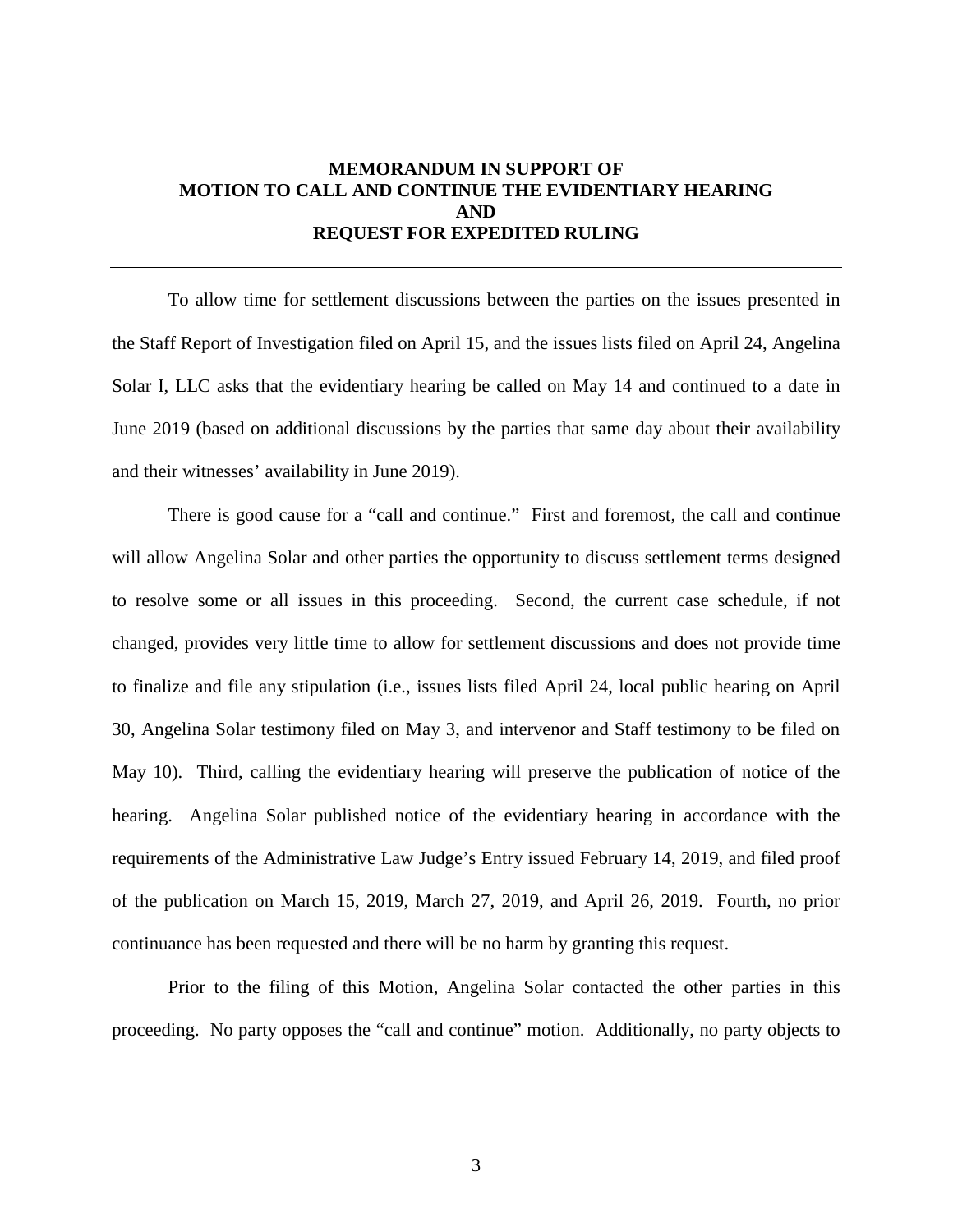an expedited ruling on the motion, given the few business days remaining before May 14, 2019. Thus, good cause exists to grant the motion and to do so on an expedited basis.

At this time, Angelina Solar does not propose a specific date for resuming the evidentiary hearing because of the various schedule conflicts for multiple parties in this proceeding known to the undersigned counsel. Angelina Solar proposes that the parties check with their witnesses and, after the hearing is called on May 14, 2019 and recessed, the parties meet that day to discuss their availability and their witnesses' availability. The parties can then share with the Administrative Law Judge the available dates to which the hearing can be continued. Angelina Solar proposes that the parties be prepared to discuss a date for resuming the hearing in June 2019 (possibly June 18), as Angelina Solar is not proposing an extended continuance period.

WHEREFORE, for the above reasons, Angelina Solar requests that the Administrative Law Judge grant, on an expedited basis, its motion to call the May 14, 2019 evidentiary hearing and continue it, with the date upon which the hearing will continue to be established at a later time.

Respectfully submitted,

/s/ MacDonald W. Taylor Michael J. Settineri (0073369), Counsel of Record MacDonald W. Taylor (0086959) VORYS, SATER, SEYMOUR AND PEASE LLP 52 East Gay Street P.O. Box 1008 Columbus, Ohio 43216-1008 (614) 464-5462 (614) 719-5146 (fax) mjsettineri@vorys.com mwtaylor@vorys.com

*Attorneys for Angelina Solar I, LLC*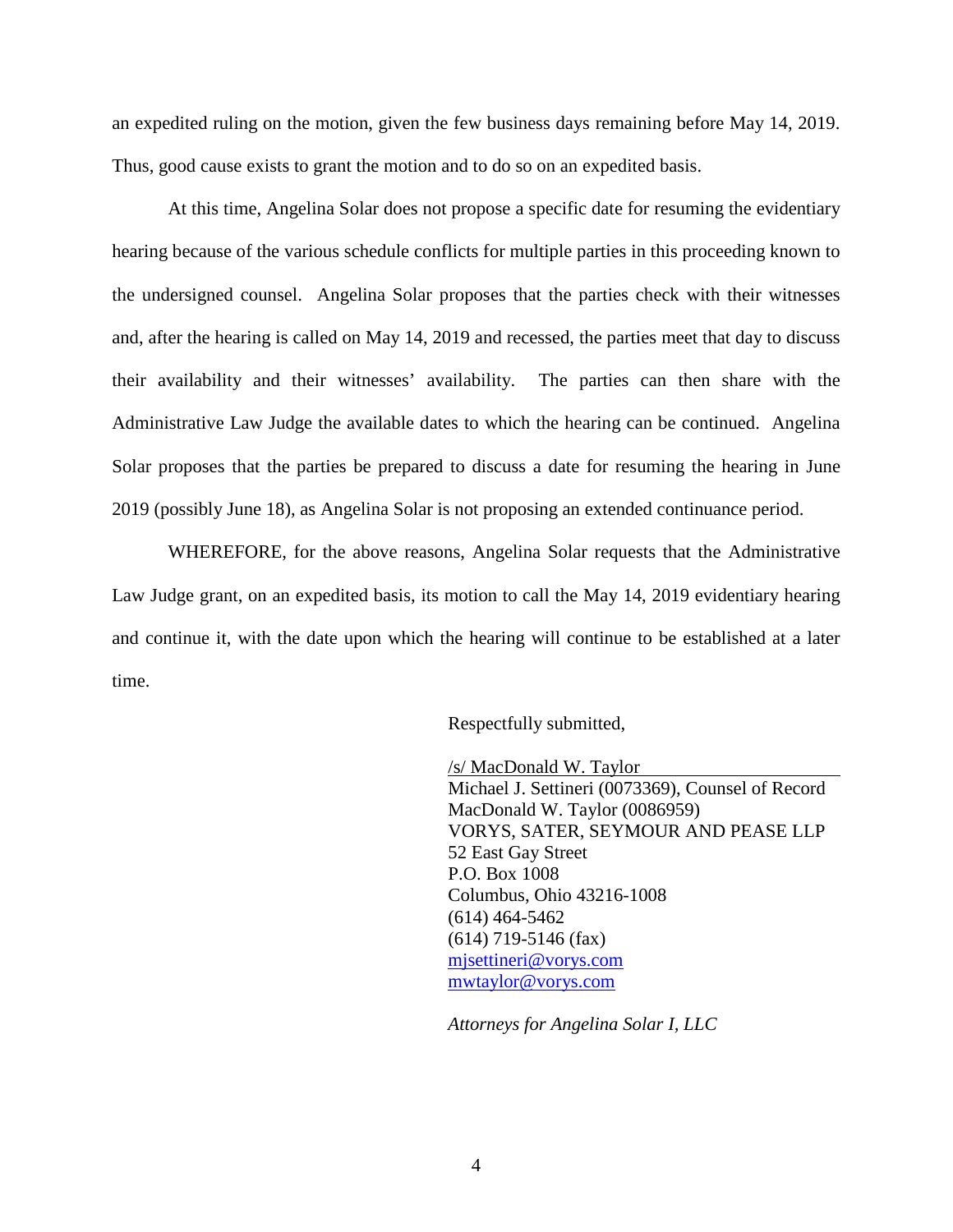#### **CERTIFICATE OF SERVICE**

The Ohio Power Siting Board's e-filing system will electronically serve notice of the filing of this document on the parties referenced on the service list of the docket card who have electronically subscribed to the case. In addition, the undersigned certifies that a courtesy copy of the foregoing document is also being served (via electronic mail) on the 3rd day of May 2019 upon all persons/entities listed below:

Jodi Bair Jodi.bair@ohioattorneygeneral.gov

Dylan Borchers dborchers@bricker.com

Kathryn West kwest@prebco.org

W. Joseph Scholler jscholler@fbtlaw.com

Thaddeus Boggs tboggs@fbtlaw.com Chad Endsley cendsley@ofbf.org

Leah Curtis lcurtis@ofbf.org

Amy Milam amilam@ofbf.org

Jack Van Kley jvankley@vankleywalker.com

Chris Walker cwalker@vankleywalker.com

/s/ MacDonald W. Taylor